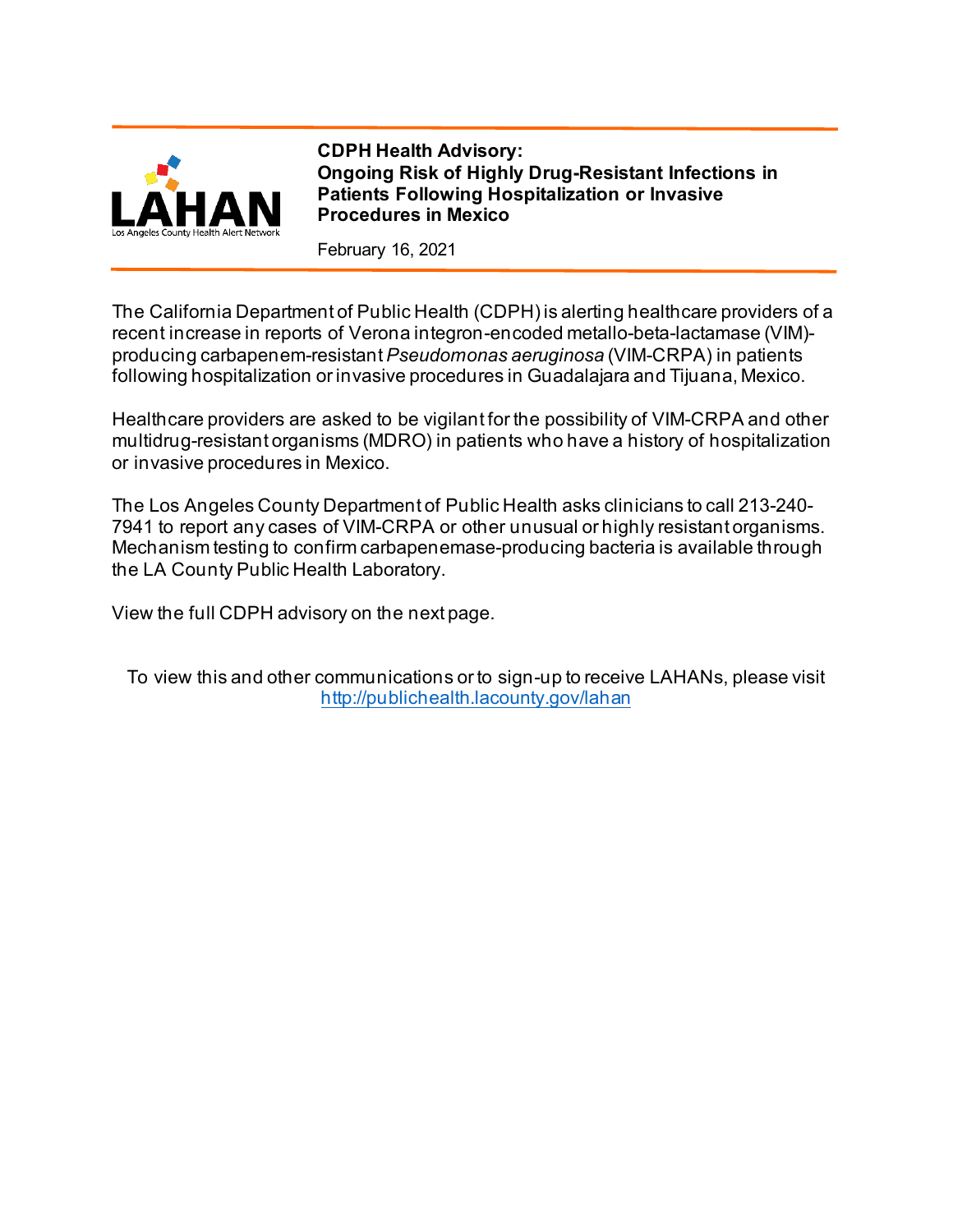

State of California—Health and Human Services Agency California Department of Public Health



## **Ongoing Risk of Highly Drug-Resistant Infections in Patients Following Hospitalization or Invasive Procedures in Mexico**

## **February 2021**

The California Department of Public Health (CDPH) and local public health partners are alerting healthcare providers of a recent increase in reports of VIM-producing carbapenem-resistant *Pseudomonas aeruginosa* (VIM-CRPA) in patients following hospitalization or invasive medical procedures in Mexico for routine healthcare visits, medical emergencies, and medical tourism. Since our November 2019 Health Advisory describing an initial cluster of five VIM-CRPA cases with similar exposure from August to October 2019, there have been three additional reports of VIM-CRPA identified in California from August to December 2020. These patients reported undergoing invasive procedures in Guadalajara and Tijuana, Mexico. The most recent case was identified in December 2020; the patient reported having plastic surgery at a Tijuana-area healthcare facility in October 2020.

The CDPH Healthcare-Associated Infections (HAI) Program recommends healthcare providers be vigilant for the possibility of VIM-CRPA and other multidrug-resistant organisms (MDRO) in patients following hospitalization or invasive procedures in Mexico. To identify and control the spread of these pathogens in California, the HAI Program recommends the following strategies to healthcare facilities:

- When caring for patients who have a history of hospitalization or invasive procedures in Mexico, obtain cultures, perform antimicrobial susceptibility testing to guide treatment, and test any carbapenem-resistant bacteria for VIM and other plasmid-mediated carbapenemases. VIM-CRPA are highly resistant and difficult to treat, requiring protracted and complex antibacterial drug combinations and courses; consult with an infectious disease specialist for treatment guidance.
- Consider colonization screening for patients who have reported receiving healthcare outside of the United States during the 12 months prior to their hospitalization in the US.
- For patients identified with VIM-CRPA, inquire about receipt of healthcare in Mexico or anywhere outside of the United States, including hospitalization or invasive procedures in the prior 12 months.
- Implement important containment strategies for VIM-CRPA and other MDRO:
	- o Place patients on Contact precautions and in a single-bed room, whenever possible.
		- Perform hand hygiene before donning personal protective equipment (PPE), after doffing PPE, and before and after patient contact.
	- o Routinely clean and disinfect healthcare surfaces and shared medical equipment using an Environmental Protection Agency (EPA)-approved hospital-grade disinfectant.
	- o Perform colonization screening on any epidemiologically-linked patients (e.g., roommates prior to implementation of transmission-based precautions or patients exposed to common medical device or instrument)